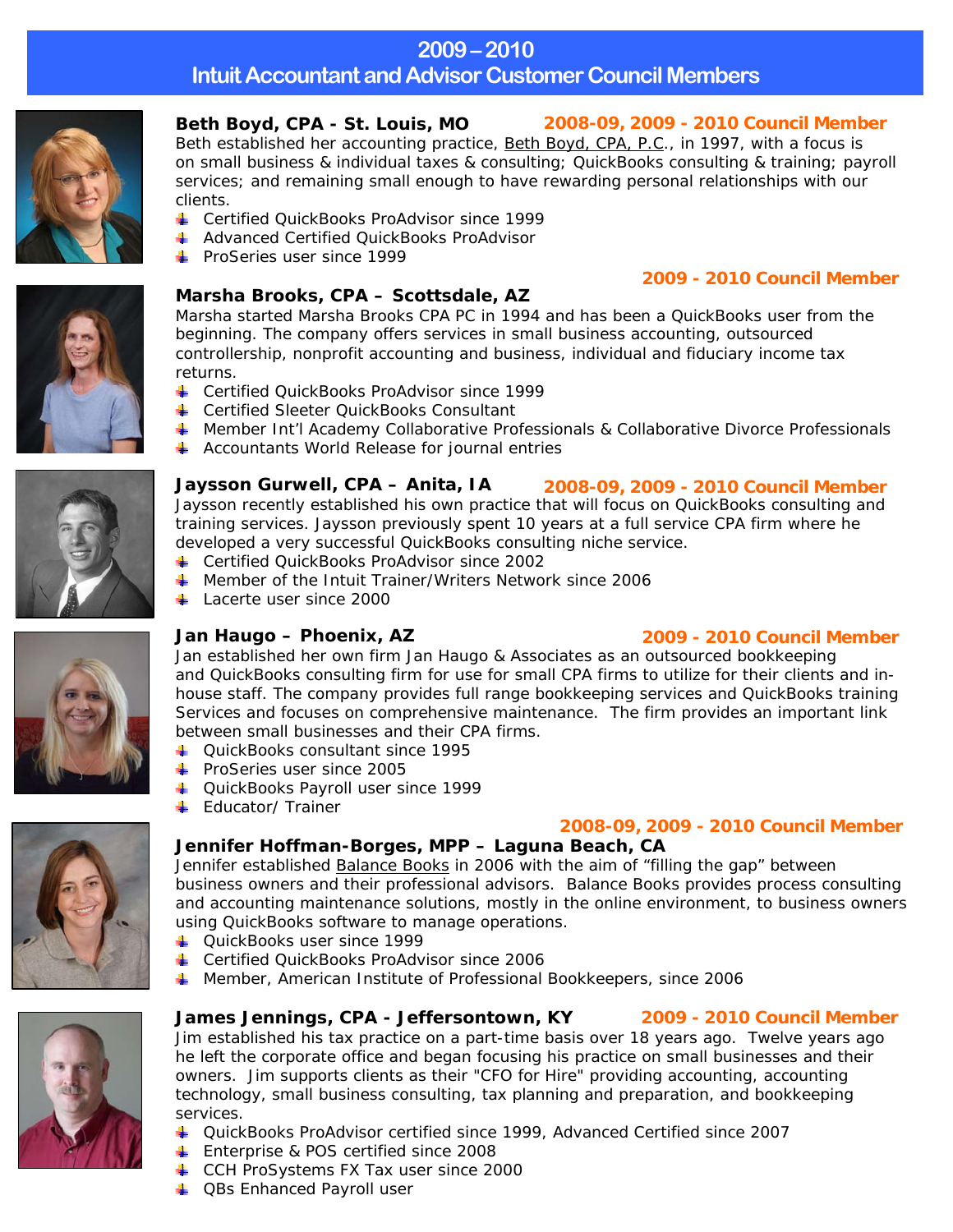

**Jennifer Katrulya, CPA – Danbury, CT**  *2008-09, 2009 - 2010 Council Member* Jennifer founded Business Management Resource Group, LLC in 2004. The company offers Outsourced Accounting, Payroll, CFO/Controller and Business Coaching services for closely held businesses.

- Certified QuickBooks ProAdvisor since 1999, Advanced & POS Certified in 2009.
- **4** Member Intuit Solutions Provider Program & QuickBooks Affiliate Program
- CPA licensed in Connecticut and New York, Member AICPA and CT Society of CPAs
- **RAN ONE Business Advisor**



### **Fred Lake, EA - Slidell, La**

### *2009 - 2010 Council Member*

Fred is a stockholder in Tax2u Inc with Susan Pittman, CPA, JD. The company offers outsourcing Accounting, Payroll, Tax, and Bookkeeping Services.

- QuickBooks user since 1999, ProSeries user since 1999, Intuit PayCycle user
- **↓** Certified QuickBooks Pro Advisor since 2006
- **Educator, Trainer, Guest Lecture for LSU in Baton Rouge**
- ↓ Operates a Virtual, Paperless Office using Outsourcing Assistants



### **Jim Leffel, CPA – Ritzville, WA** *2008-09, 2009 - 2010 Council Member*

Jim is one of five shareholders at Leffel, Otis & Warwick, P.S., an agricultural based accounting practice with four full-time offices, all located in small farming communities. The firm's clientele are primarily farmers, farmers' cooperatives and other small businesses found in Eastern Washington.

- QuickBooks user since 1990
- **Lacerte user since 1995**
- ↓ Currently adopting Lacerte Document Management System
- **Educator / Trainer**

# *2009 - 2010 Council Member* **Linda Mohan, CPA – Mt. Clemens, MI**

Linda has been on the staff of Carabell, Leslie & Company for over 10 years. Carabell, Leslie & Company, established in 1959, provides full service public accounting to clients in a wide range of industries.

- Advanced Certified QuickBooks ProAdvisor
- $\downarrow$  Creative Solutions User (list product and since when?)
- **Member AICPA and MACPA**
- $\downarrow$  Accounting and auditing, business and individual tax preparation and planning, business valuation, estate planning and taxation, forecasting, QuickBooks consulting.



### **Renee Mengali, CPA — Healdsburg, CA** *2008-09, 2009 - 2010 Council Member*

Renee established Mengali Accountancy in 2003 as an outsourced bookkeeping firm. Today the firm also provides tax and consulting services and focuses primarily on the real estate management and investment industries.

- Advanced Certified QuickBooks ProAdvisor, POS Certified
- $\blacksquare$  Lacerte user
- **E** Certified Sleeter QuickBooks Consultant
- Implemented paperless office with automated workflows in mid-2007



### **Francine Morrow, CPA - Charleston, SC** *2008-09, 2009 - 2010 Council Member*

Francine has been on the staff of Riser, McLaurin & Gibbons, LLP, CPAs for over 20 years. RM&G is a full service, local CPA firm that has offered a comprehensive range of services to its clients for 57+ years

- $\pm$  18<sup>th</sup> tax season with Lacerte
- 4 QuickBooks consultant since its inception in 1992, ProAdvisor since its inception in 1997
- $\overline{\phantom{a}}$  DMS user since inception in 2004
- $\overline{\phantom{a}}$  EasyACCT CWU for the last 4 years